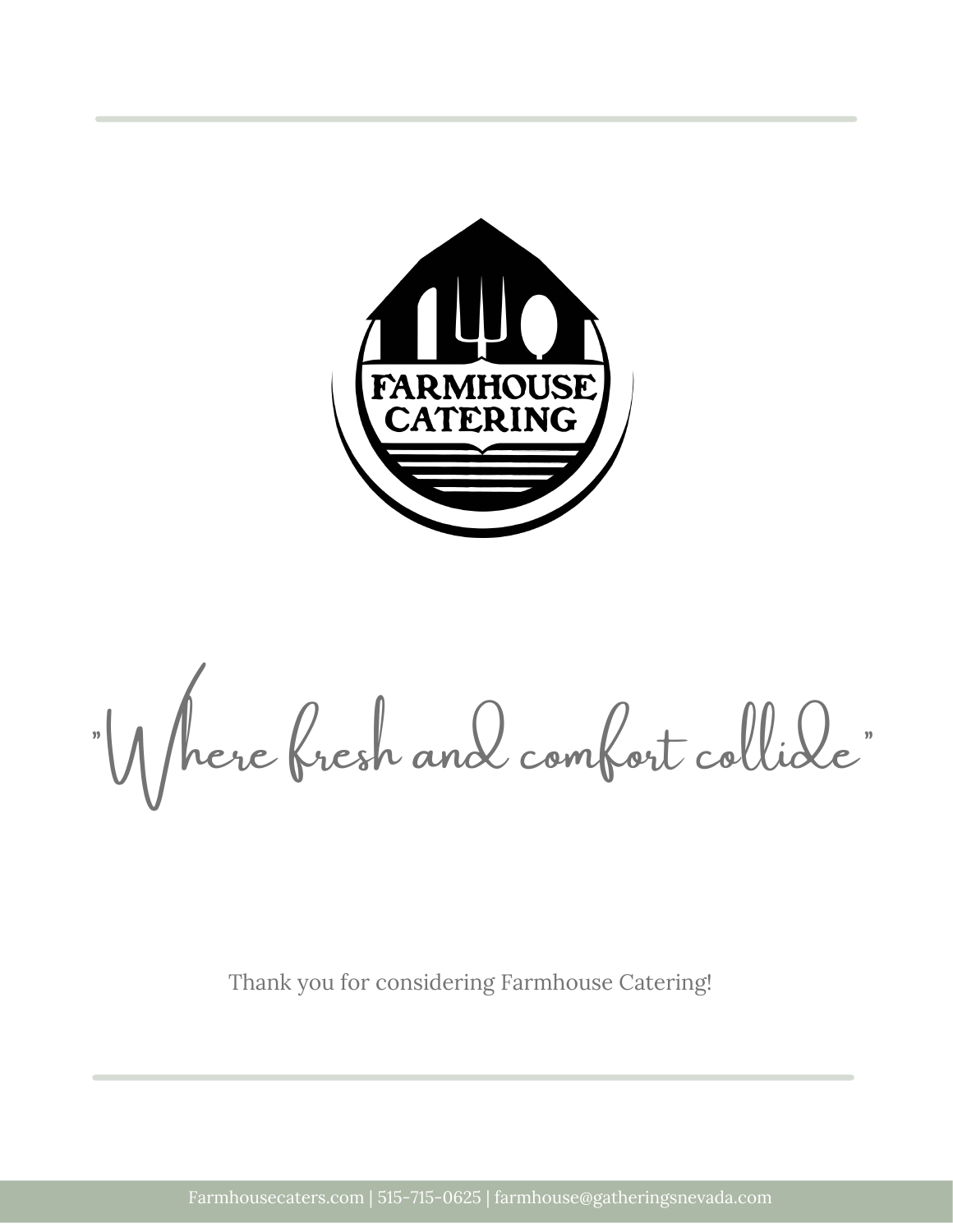Dinner Menu

*Perfect for casual or formal events, parties and celebrations. Priced per guest*

### **Grand Dinner - \$23**

2 Meats - 2 Vegetables - 1 Side - Salad - Rolls

### **2 Entree Dinner - \$21**

2 Meats - 1 Vegetable - 1 Side - Salad - Rolls

### **1 Entree Dinner - \$19**

1 Meat - 1 Vegetable - 1 Side - Salad - Rolls

### **Pasta Dinner - \$18**

2 Pasta Dishes - Salad - Garlic bread or Sticks

### **Simple Supper - \$17 \***

1 Meat - 1 Potato - Salad - Rolls \*Selections limited

### **Sandwich Supper - \$15**

1 Sandwich Option – 1 Side – 1 Salad (includes pickles, bbq sauce)

Selections on following pages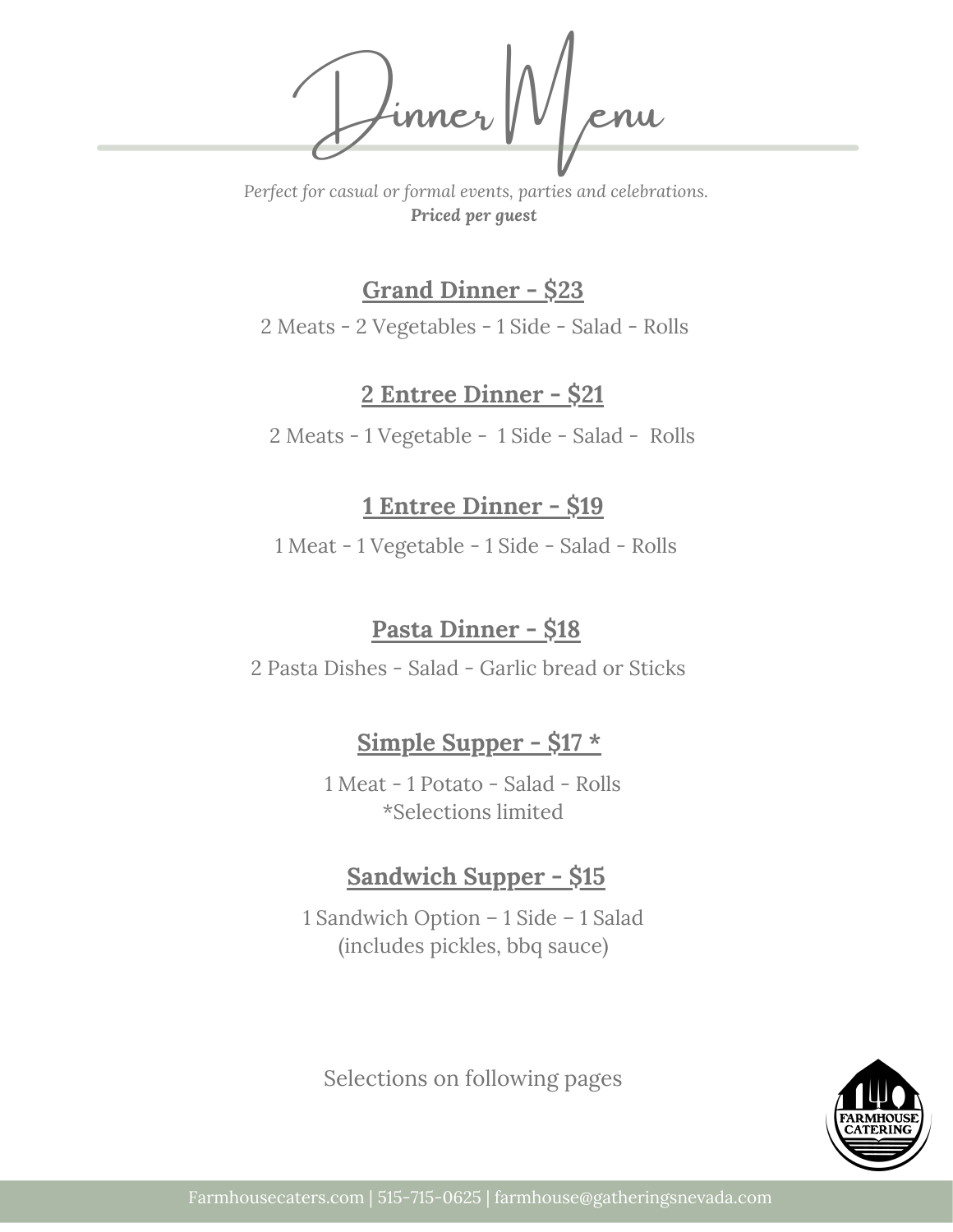# **Meat Selection:**

#### **Savory Roast Beef\***

*Slowly roasted beef, sliced and in a savory brown gravy*

#### **Grilled Flank Steak\*\***

*Flank steak perfectly seasoned and grilled to a medium rare temperature*

#### **Herb Grilled Chicken\***

*Grilled chicken breast seasoned with herbs*

#### **Chicken Florentine**

*Pan seared chicken breast topped with a savory spinach cream sauce and melted cheese*

#### **Chicken Marsala**

*Pan seared chicken breast topped with a creamy mushroom and Marsala wine sauce*

#### **Mediterranean Chicken**

*Grilled chicken breast topped with a blend of tomato, olive, onion, basil, and feta cheese*

#### **Bacon Wrapped Chicken**

*Chicken breast wrapped in bacon and topped with savory mushroom sauce*

#### **Mango Chicken**

*Grilled chicken breast topped with a sweet and tangy mango salsa* **Pucker Pork Loin**

*Seared pork loin topped with a tangy apple cider, cranberry, and pucker glaze*

#### **Pork Loin w/Savory Stuffing**

*Seared pork loin with a homemade cranberry herb stuffing and topped with a creamy Marsala wine sauce*

#### **Grilled Pork Loin\***

*A tender pork loin seasoned and grilled to perfection* **Grilled Salmon\*\*** *Center cut salmon seasoned and grilled*

# **Sandwiches:**

**Pulled Chicken** *Seasoned and slow roasted chicken*

**Pulled Pork** *Pork seasoned with a homemade rub and slow roasted* **Pulled Beef S***low roasted beef with a blend of herbs*

# **Pasta Selections:**

#### **Cavatini Bake**

*Penne pasta tossed in a homemade Italian red sauce with peppers, onions, pepperoni, sausage and mild kielbasa sausage and topped with a blend of cheeses*

#### **Classic Alfredo**

F*ettuccine pasta tossed in a rich and creamy homemade alfredo sauce and topped with fresh tomatoes, parmesan cheese and chicken*

#### **Classic Red**

*Penne pasta tossed in a homemade Italian red sauce and topped with parmesan cheese. Can come with beef or sausage*

#### **Bacon Mac & Cheese**

*Macaroni noodles tossed in a homemade cheesy cream sauce and topped with bacon, cheese and herb panko*

#### **Classic Lasagna**

*Layers of pasta with meat, homemade Italian red sauce and cheese* **Chicken Lasagna**

*Layers of pasta with tender chicken, homemade garlic alfredo sauce, fresh spinach, mushrooms, tomatoes and cheese*

#### **Creamy Sundried Tomato & Mushroom**

*Bow-tie pasta tossed in a creamy homemade alfredo sauce and topped with sundried tomato, mushrooms, parmesan cheese and chicken. You can get it with Italian sausage if you prefer*

# **Vegetarian and Vegan Entrees:**

#### **Eggplant Parmesan**

*Fresh eggplant sliced and covered with a herb panko breading, then pan fried in olive oil, and topped with homemade marinara sauce and cheese*

#### **Broccoli Wild Rice Casserole**

*Wild rice and broccoli in a creamy sauce topped with panko and parmesan cheese*

#### **Giant Stuffed Mushrooms**

*A giant Portobello mushroom filled with savory quinoa rice, tomato, and spinach filling*

#### **Veggie Lasagna**

*Layers of pasta with homemade Italian red sauce, fresh zucchini, onions, peppers, mushrooms, and cheese*



\*Simple Supper \*\*Additional Upcharge of \$3/guest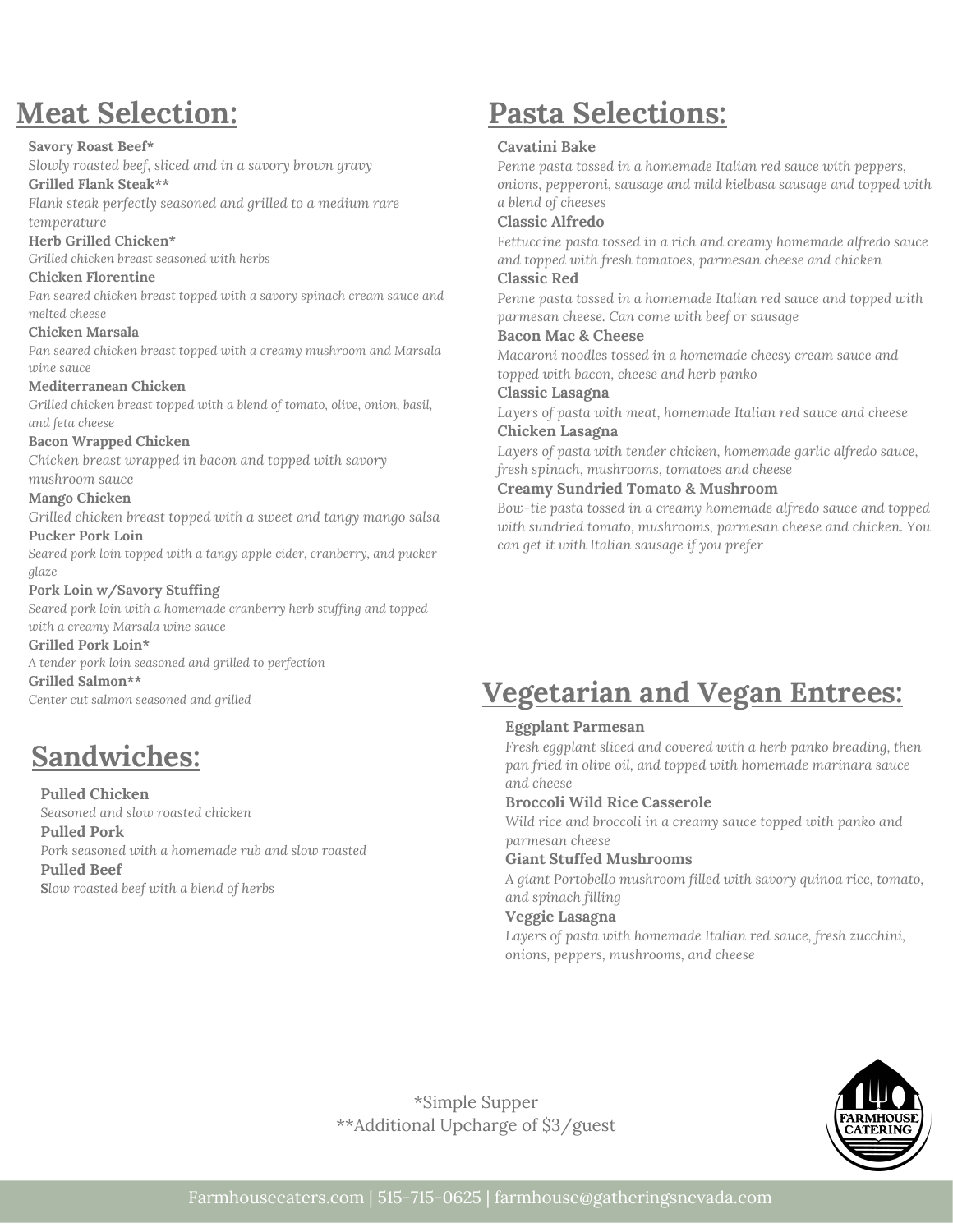# **Salad Selections:**

#### **Harvest Green\***

*Salad greens tossed in tangy balsamic vinaigrette dressing, topped with candied walnuts and feta cheese.*

#### **Watermelon Poppy Seed**

*Fresh romaine lettuce tossed with creamy poppy seed dressing, topped with celery, blueberries, watermelon, red onion, and candied almonds*

#### **Strawberry Spinach\***

*Spinach tossed in a tangy strawberry vinaigrette, topped with candied almonds, fresh strawberries, red onion, and feta cheese*

#### **Rancher Salad\***

F*resh lettuce blend topped with onions, cucumbers, tomatoes, corn, cheddar cheese, homemade ranch, and croutons*

#### **Caesar Salad**

*Crisp romaine lettuce tossed in Caesar dressing and topped with fresh tomato, shredded parmesan cheese, and croutons*

#### **Cobb Salad**

*Assorted greens topped with corn, hard boiled eggs, tomatoes, cucumbers, bacon, blue cheese, and onions, served with blue cheese dressing*

# **Side Selections:**

#### **Herb Mashed Potato\***

*Fluffy mashed red potatoes with our house seasoning mix and butter*

#### **Garlic Mash**

*Fluffy mashed red potatoes abounding with garlic and butter* **Roasted Reds\***

*Sliced red potatoes roasted with our house herbs and olive oil* **Twice Baked Potato Casserole**

*A loaded mashed potato, containing butter and sour cream, topped with cheddar cheese, bacon, and chives.*

#### **Cheesy Potatoes**

*Shredded potatoes in a rich creamy sauce and topped with melted cheese*

#### **Gourmet Mac & Cheese**

*Macaroni tossed in a creamy homemade cheese sauce and topped with a crunchy herb panko topping*

#### **Rice Pilaf\***

*Rice cooked in chicken broth, with pimento and parsley* **Sweet Potato Mash**

**F***luffy savory sweet potato and Idaho potato blend*

# **Vegetable Selections:**

#### **Savory Green Beans** *Whole green beans roasted with red onion and our*

*house seasoning*

#### **Glazed Carrots**

*Carrots roasted in brown sugar, butter, and dill seasoning*

#### **Sweet Potato Mash**

**F***luffy savory sweet potato and Idaho potato blend* **Roasted Medley**

*A medley of zucchini, peppers, onions, cauliflower, asparagus, broccoli, green beans, and carrots,*

*roasted with olive oil and our house seasoning* **Garlic Green Beans**

*Whole green beans roasted with flavorful garlic* **Roasted Asparagus**

*Asparagus roasted with olive oil, salt, pepper, and garlic.*

#### **Sweet Corn Casserole**

*Mixture of corn, creamed corn, and cheddar cheese, topped with corn meal, and butter* **Corn on the Cob (seasonal)** *Corn on the cob served with butter and salt*

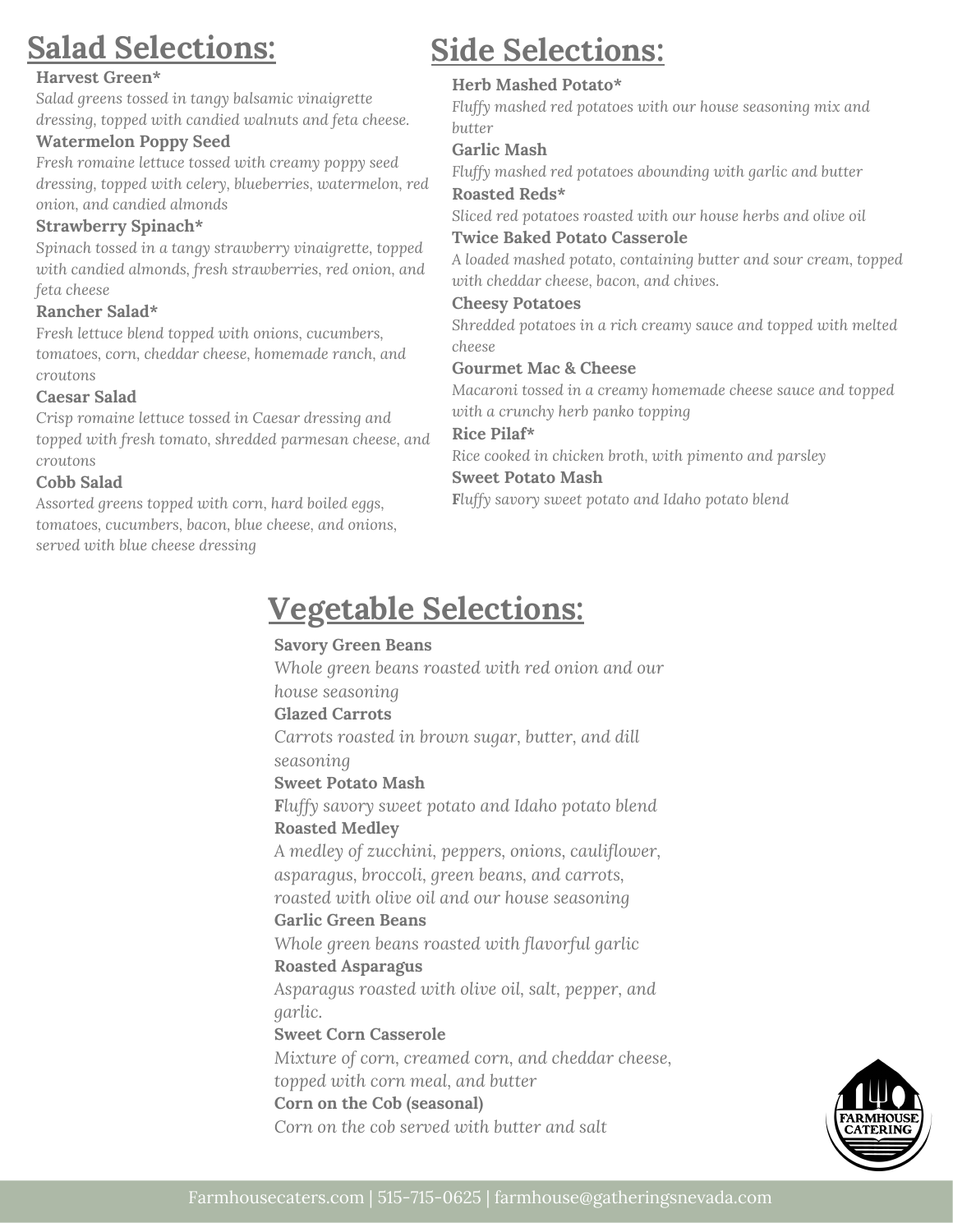Apps & Snacks

*Pick 3 for \$5.50/guest Each additional selection \$2 more per guest*

**Bruschetta**

*Toasted french baguette topped with a mixture of fresh tomatoes, onions, basil and balsamic vinegar*

#### **Bacon Wrapped Sesame Sticks**

*Sesame stick wrapped with crispy bacon and tossed in parmesan cheese*

#### **Cheese & Cracker Platter**

*An assortment of sliced cheese and crackers*

#### **Corn Dip**

A warm creamy corn dip that has a little bit of a kick with jalapeno served with tortilla chips

**Meatballs**

*Meatballs tossed in a tangy and sweet Asian BBQ sauce*

#### **Spinach Dip**

*A warm creamy spinach dip served with tortilla chips*

**Veggie & Dip Platter**

*An assortment of fresh vegetables served with a zesty dip*

#### **Hummus with Pita Bread**

A delicious spread made from chickpeas, tahini, lemon, and spices and served with pita bread

#### **Roasted Chicken Wings**

*Roasted and seasoned chicken wings with assorted dipping sauces*

#### **Potato Skins**

*Crispy potato skins topped with melted cheese, chives, bacon and sour cream*

#### **Stuffed Mushrooms**

*Button mushrooms stuffed with a creamy spinach, parmesan, and cream cheese filling*

#### **Fresh Fruit Platter**

*An assortment of fresh cut fruit*

#### **Pulled Pork Sliders**

*Warm Hawaiian Bun filled with slowly roasted pulled pork*

#### **Hamburger Sliders**

*Grilled hamburger patty in between a warm hawaiian bun*

### **Grazing Station - \$7/guest**

Gourmet Cheeses, Crackers, Fruits, Veggies, Meats, Dips, Bread and Chocolate

### **Nacho Bar - \$4/guest**

Includes chips, salsa, guacamole, pico de gallo and cheese sauce (add meat for \$2)

### **Popcorn Bar- \$3.50/guest**

An assortment of gourmet popcorns

### **Snackies Bar - \$3.50/guest**

An assortment of pretzels, peanuts, candy, and popcorn

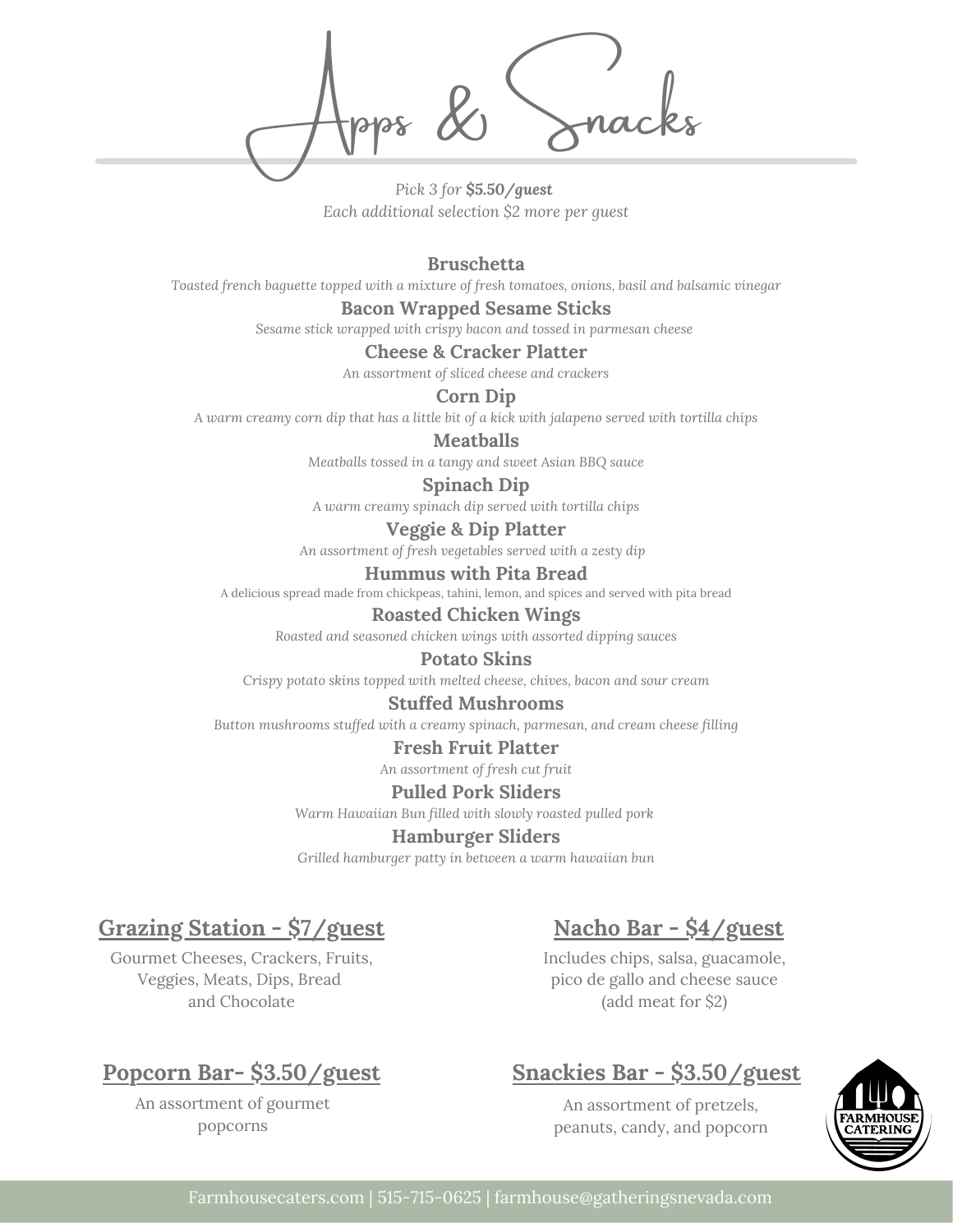Joursel

A selection of self serve buffets that make any event a party. **\$12/guest for lunch \$15/guest for dinner \$8/guest for appetizer For groups under 150 people**

### **Baked Potato Bar**

Large baked potato Chili Broccoli Cheese Onion Sour cream Butter Bacon

### **Super Dog Bar**

Beef hot dogs Buns Relish **Sauerkraut** Chili Onions Jalapeños Ketchup Mustard Cheese sauce Chips

### **Chili Bar**

White chicken chili Traditional chili Sour cream Cheese Onions Crackers Fritos Assorted hot sauce

## 1/4 all beef hamburgers

**Hamburger Bar**

Homemade kaiser buns Lettuce Tomato Cheeses Pickle Onion Ketchup, Mustard, & Mayo Potato chips

### **Hot Wing Bar**

Roasted chicken wings Boneless chicken wings Spicy chicken wings BBQ sauce Blue cheese ranch Honey mustard Hot sauce Fresh cut veggies

### **Taco Bar**

Soft taco shells Tortilla chips Chicken or Beef Black beans Rice Queso cheese sauce Salsa Tomato Onion Lettuce Olives Sour Cream Pico de gallo